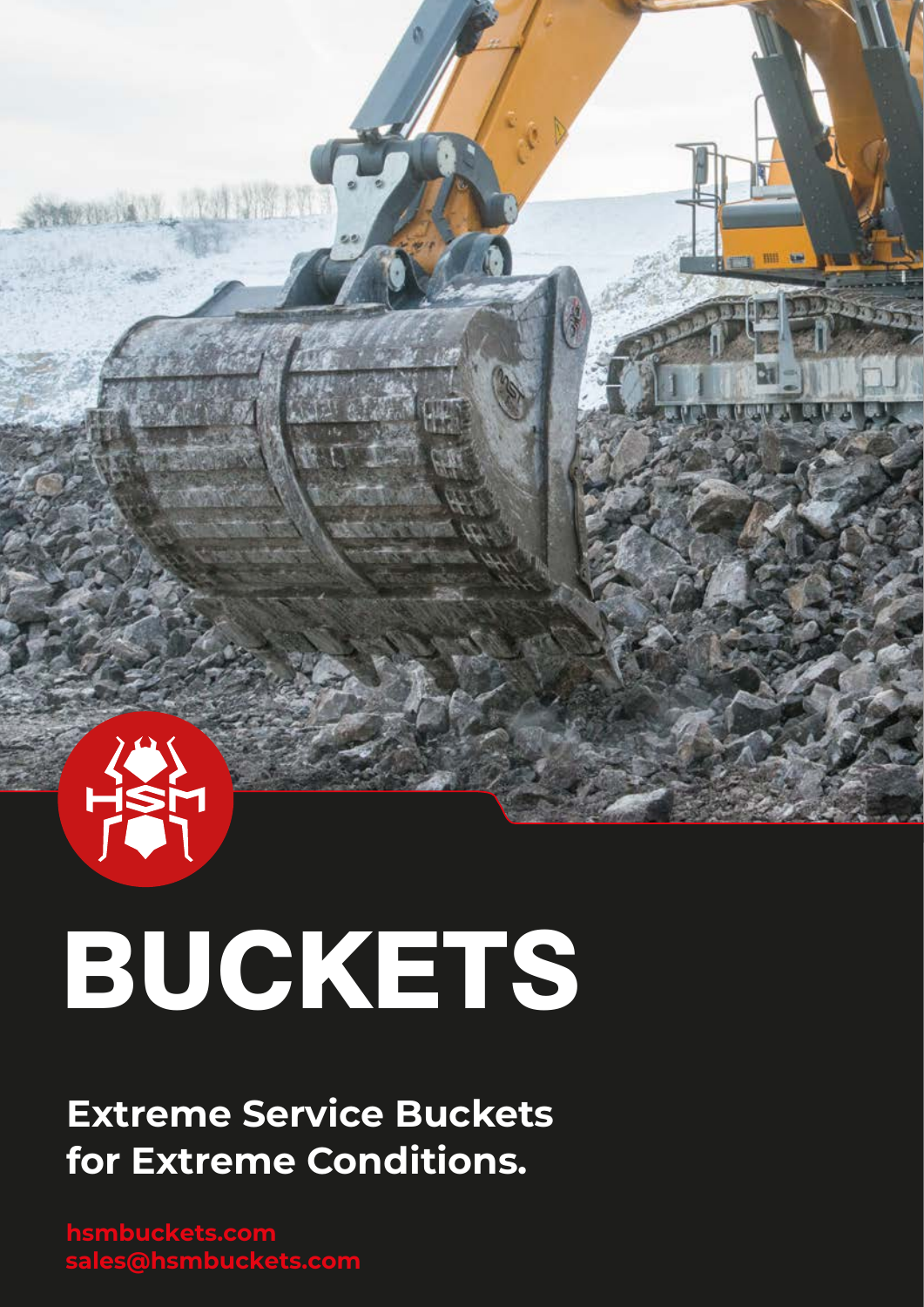

Head section custom designed and built to ensure ultimate strength and toughness.

3D CAD Design used to maximise load performance.

SSAB Swedish steel used throughout to offer maximum durability whilst keeping weight to a minimum.

A range of GET systems and wear packages available dependent on customer preferences and application.

**Manufacture – HSM has a manufacturing facility of 15.000 sq. ft based in UK for**  the manufacture, assembly **and testing of construction, mining and quarrying buckets.**

In order to meet and exceed customer's expectations, HSM performs a thorough in-house quality assurance and inspections that ensure accurate standards through the whole production process and improving part-to-part repeatability.

The long-standing successful business relationships with OEM customers are a testimony to the value HSM add as one of the industry leaders. HSM strives to continuously improve and expand its manufacturing facilities and know-how to provide customers the best in-class service.



# **DESIGN**

Starting with design engineering and following through with final product manufacturing, the Engineering Team performs ongoing verification of the processes and stages to ensure full compliance with specifications. HSM Engineering Team constantly interacts with Group Engineering and R&D departments as well as with suppliers' Engineering Teams, aiming to a high-class quality product line and continual process improvement. HSM Engineering Team works with customers to bring their product visions to life quickly and profitably.

# REPAIR

HSM Offer a complete bucket repair service for all sizes and types of buckets, for both excavators and loading shovels. The materials in the bucket repairs either match or exceed the quality of the original bucket and HSM guarantees a fast turn around to avoid machine downtime.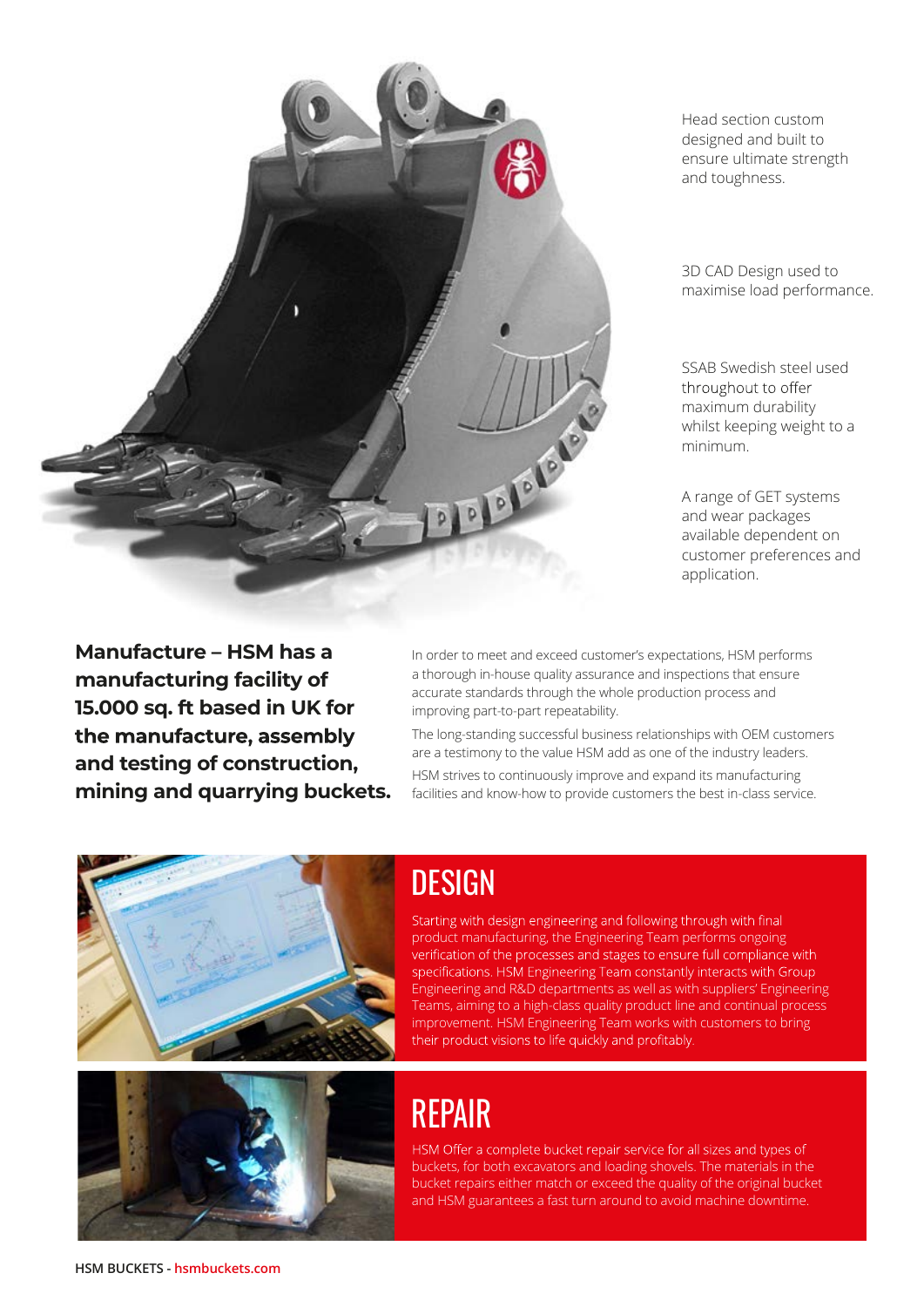

#### EXCAVATOR BUCKETS

HSM Manufactures standard, heavy duty and extreme excavator buckets for use in a range of applications. HSM's excavator buckets are designed to customer requirements so can be custom built using different GET systems, material, digging profile and head fitment.



#### LOADER BUCKETS

HSM's tailor made, quality loader buckets are designed to match the required application and utilise HSM's technical knowledge and expertise to ensure they are built to maximise load capacities. HSM can offer standard and hi-tip loader buckets.



#### FACE SHOVEL BUCKETS

HSM has in-house capabilities to manufacture mining face shovel buckets and has designed and built buckets for the largest face shovel excavators operating in the world, including the Komatsu PC8000, PC5500, Hitachi EX5600 and EX3600.



#### MINING BUCKETS

HSM Produces some of the finest mining and quarrying attachments for some of the harshest environments on the planet. The attachments produced far outlast their rivals, using Swedish Steel Hardox 450 and 500 for impact resistance and chromium carbide for abrasion.



#### ROCK BUCKETS

HSM Manufacture hard wearing, long lasting Rock Buckets created from Hardox Swedish Steel. This ensures they have an extended ability to handle abrasive and typically difficult materials. HSM's technical expertise and experience in the manufacturing of Buckets ensure their ability to produce these buckets for a range of extreme applications.



#### DREDGING BUCKETS

HSM Builds bespoke dredging buckets with a wide range of customers around the globe. Designed specifically for each excavator by HSM's in-house design specialists, each bucket is constructed by hand from high-quality Hardox Steels. Designed and built to withstand some of the harshest conditions found in the marine environment, the design team from HSM spend time consulting with the end user to design the best solution to meet the requirements.



#### PULVERISERS

HSM's mechanical pulverisers are used in some of the UK's hardest demolition applications and have an excellent reputation for their strength and durability. HSM Designs and manufactures pulverisers to our customers specifications, ensuring they are designed for their specific application.



#### RIPPER ATTACHMENTS

HSM can build heavy duty ripper attachments for work in tough wearing<br>conditions. Rippers can be fitted with a range of ground engaging tools depending on customer preference and application. HSM work with customers to ensure the final product is exactly what they require.

SALES TEAM TODAY

**+44 (0)191 492 8097** CONTACT OUR **sales@hsmbuckets.com hsmbuckets.com**